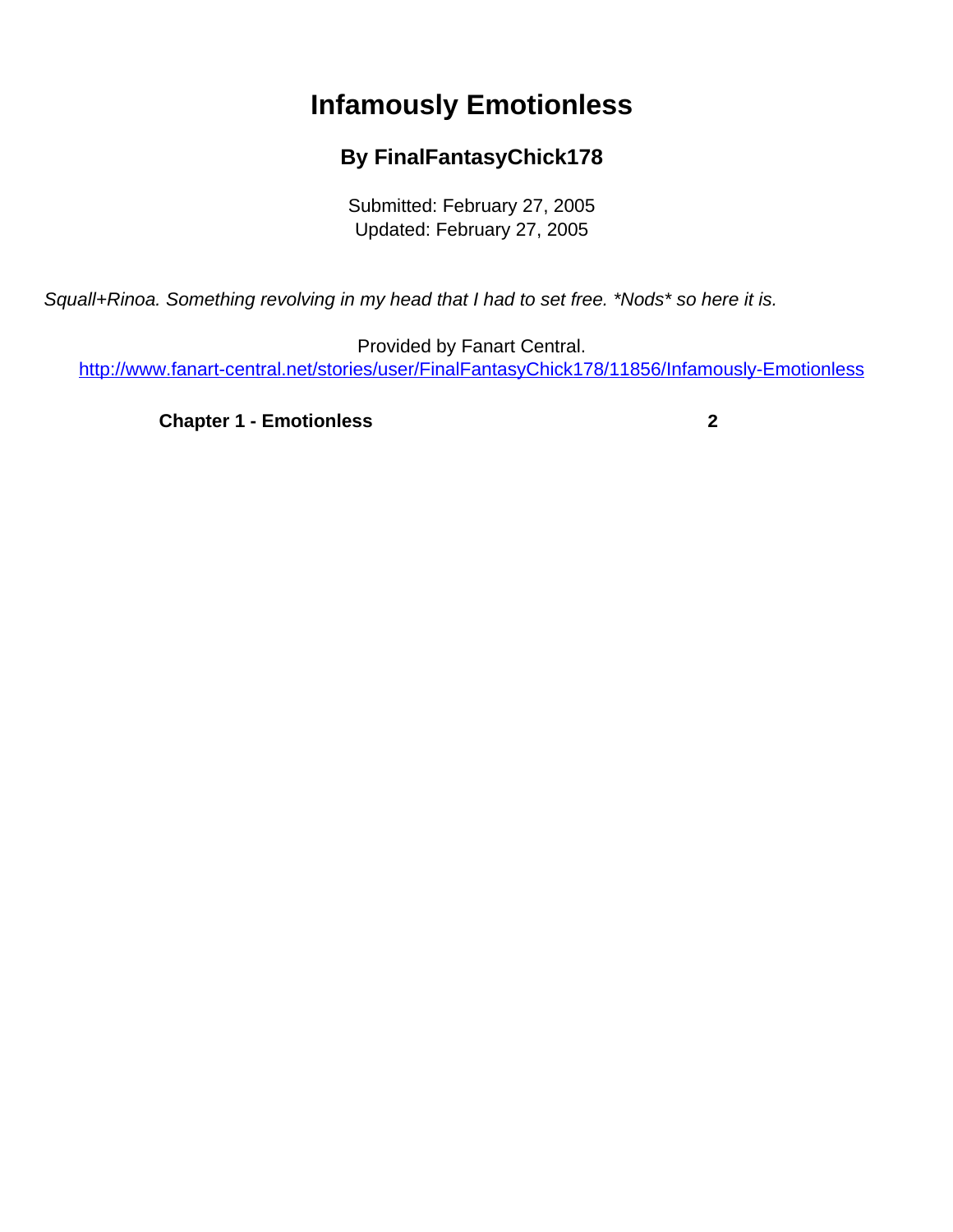## **1 - Emotionless**

<span id="page-1-0"></span>**My second Final Fantasy 8 fic? I think so…maybe third…I have a few others going so…yea…at this very moment I've only finished one…**

**So this is about SQUALL AND RINOA, Rinoa is in the coma however so don't expect beautiful dialog between them or anng&hng…**

**I'm a huge literature freak…don't know why it is I'm telling you this…but I just got my hands on Shakespeare…so I'm absorbed…I'm only 13…hehe…I'm a prodigy…I find I can't put a lot of genius into anything but my poetry and own stories however…check it out at http://www.fictionpress.com/finalfantasychick178**, **or my homepage on my bio. Anyway I write mostly Chrono Cross fics even though my fav game is FF8 so if you're into Chrono Cross check me out. I'm a Kid & Serge 4 eva and eva freak.** 

**#\$%\$%&\*&%@&\*(%@^\$%@#^**

Final Fantasy VIII

Infamously Emotionless

Squall sat next to a hospital bed, his head rested upon the edge of it, where Rinoa lay unconscious. It was about 3:00 in the morning, or so Squall guessed, it was 11:00 when he'd first arrived, or more so snuck into the Infirmary. He actually really wasn't supposed to be there at such an inappropriate hour, but he really didn't care either. That was sort of like his job after all, not caring. What he supposedly did best. Hell, and did he try. But that particular area of his cold personality was migrating farther and farther away from his grasp every passing day. No matter how much he told himself he didn't care, how much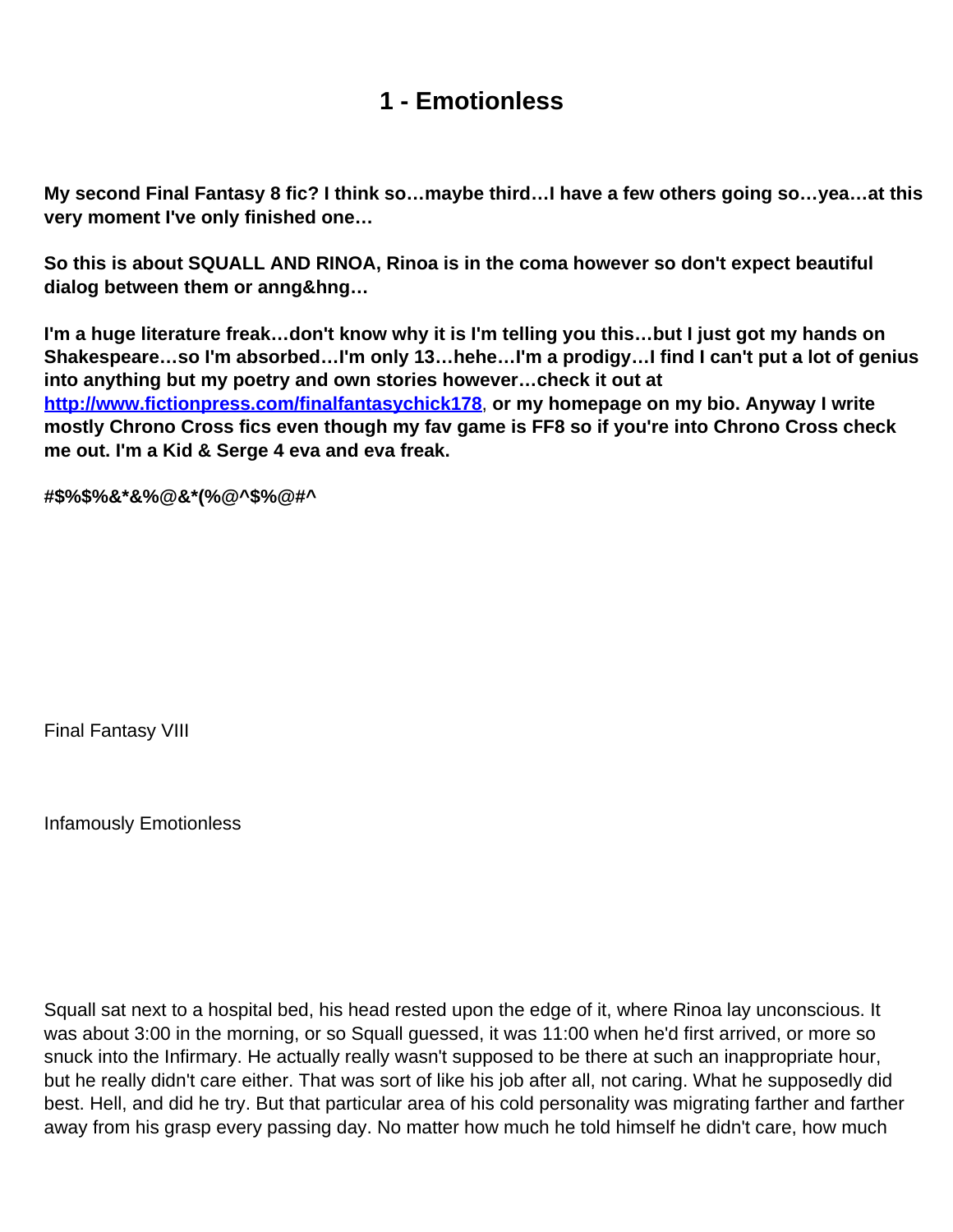he acted upon those thoughts even, he still did, in fact, have that awful element of caring…and if anything happened to anyone that he "didn't care about" it still hurt. Squall had always thought the remedy to this problem of getting hurt was, being the logical person he was, to simply not care at all…it wasn't working though…someone had come and screwed with his almost flawless plans…he was currently gazing upon that certain rebellious someone in fact…

This was insane…he was insane…or so long ago Squall had decided. That's why he had snuck into the infirmary even. Because all his insanities were given him nightmares, well he'd always had nightmares, the thing was they were getting increasingly worse…ever since Rinoa went into that damned coma…

And it all fell back to the statement that this was all too insane, even for the infamously emotionless Squall "whatever" Leonhart.

Squall let out a deep sigh. He really didn't know how much more hurt he cold honestly take. How much hurt could one person even take? If so, was he the world champion, or would he have to call a tiebreaker? Sudden death perhaps? That was definitely a good idea…

The phosphorescent stars outside a nearby window accompanied a huge full moon, which cast a veil of silver over the plains below the temporarily stationary Garden, along with letting a grayish light flow into the hospital room. Squall smirked inside his head, even if he wouldn't let anything even slightly related to a smile even grace his lips, inwardly he could smile as much as he wanted, he could choke on laughter if he felt. He could be who he was, no paranoia or judgments required.

Squall brushed some fallen strands of Raven Black hair from Rinoa's light porcelain face. He wished her eyes would open…her voice to come and shatter the horrible walls or shadow and silence he cast upon himself...even if he didn't show the fact that she was slowly demolishing all he'd ever relied upon to keep him alive and breathing. She was…slowly…but she was…and the strangest thing yet was that…he wanted her to. He wanted to fall into her eyes, the eyes that saw passed everything else, that helped her know without words how he felt. No one ever really listened to him, they all tried to befriend him or bring him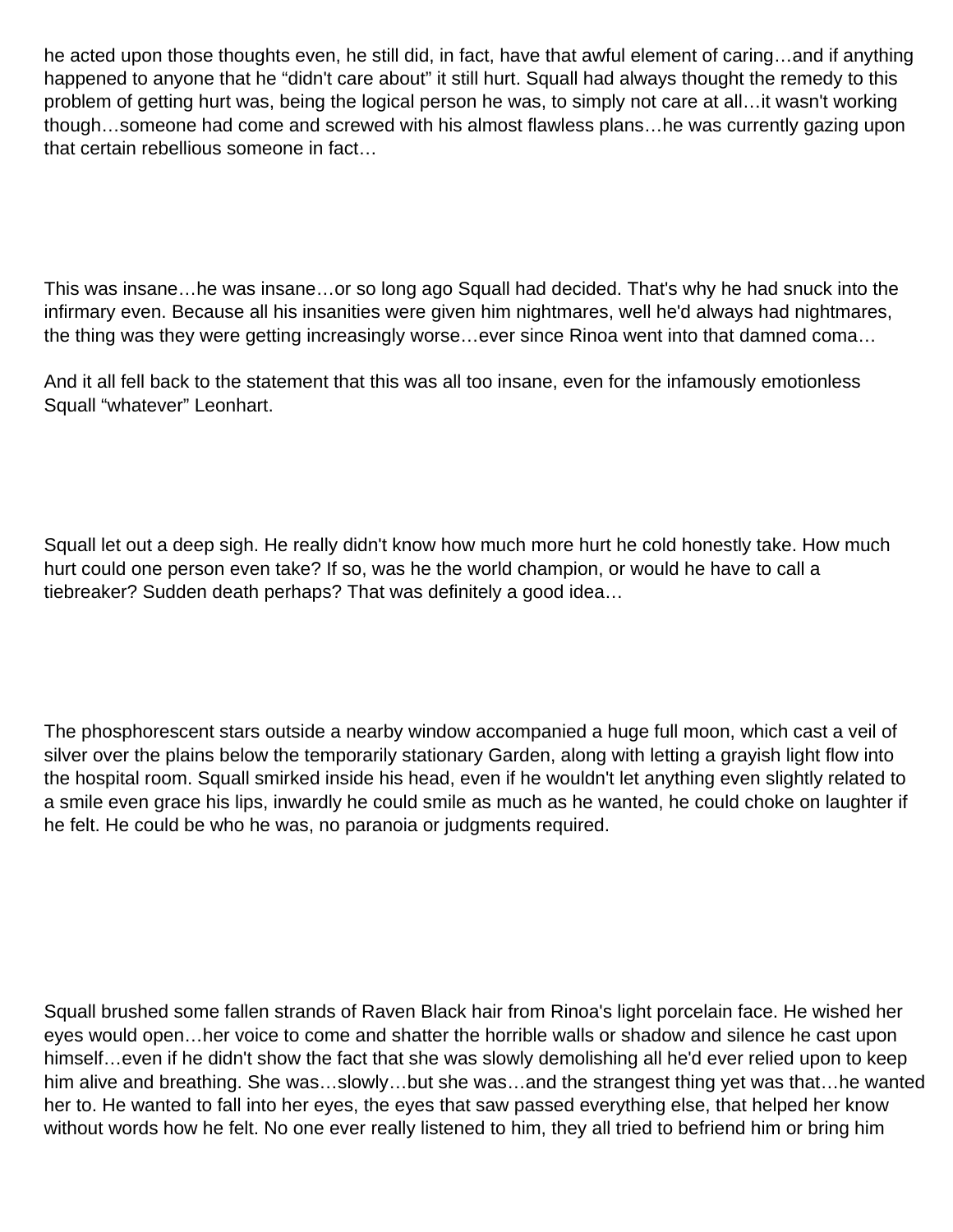out of his lovely spiral of pain, but the only one who truly listened was her. She understood because of it. Squall always hoped he was to complex to figure out, but she unraveled it, unburied the key, and fought her way through the mazes. Even if she was only guessing, she hit home every time. Of course he didn't let her know it. And in a way he knew she was beginning to doubt herself, just a little. Before she'd always known she had it right…but…

Squall knew this was all getting out of hand. This wasn't like him. He didn't sneak of to go see some girl past curfew. That was something some carefree teen would do. But he was a teen, maybe not carefree but still. Rinoa had always made a point to make him realize it. He was seventeen. He should be breaking curfew to go see some girl. Thing was…he didn't…

Well now he did…

And he had to fix this...he had to save her, whether he acted like he felt or not he felt this, just like all those times relief had flooded his veins when everyone was okay. He already had his problems…he was on the edge…ready to fall or breakdown or something. And he was obliged to save Rinoa at all coasts…

And he wanted to save Rinoa at all coasts.

Cause he cared, infamously emotionless or not.